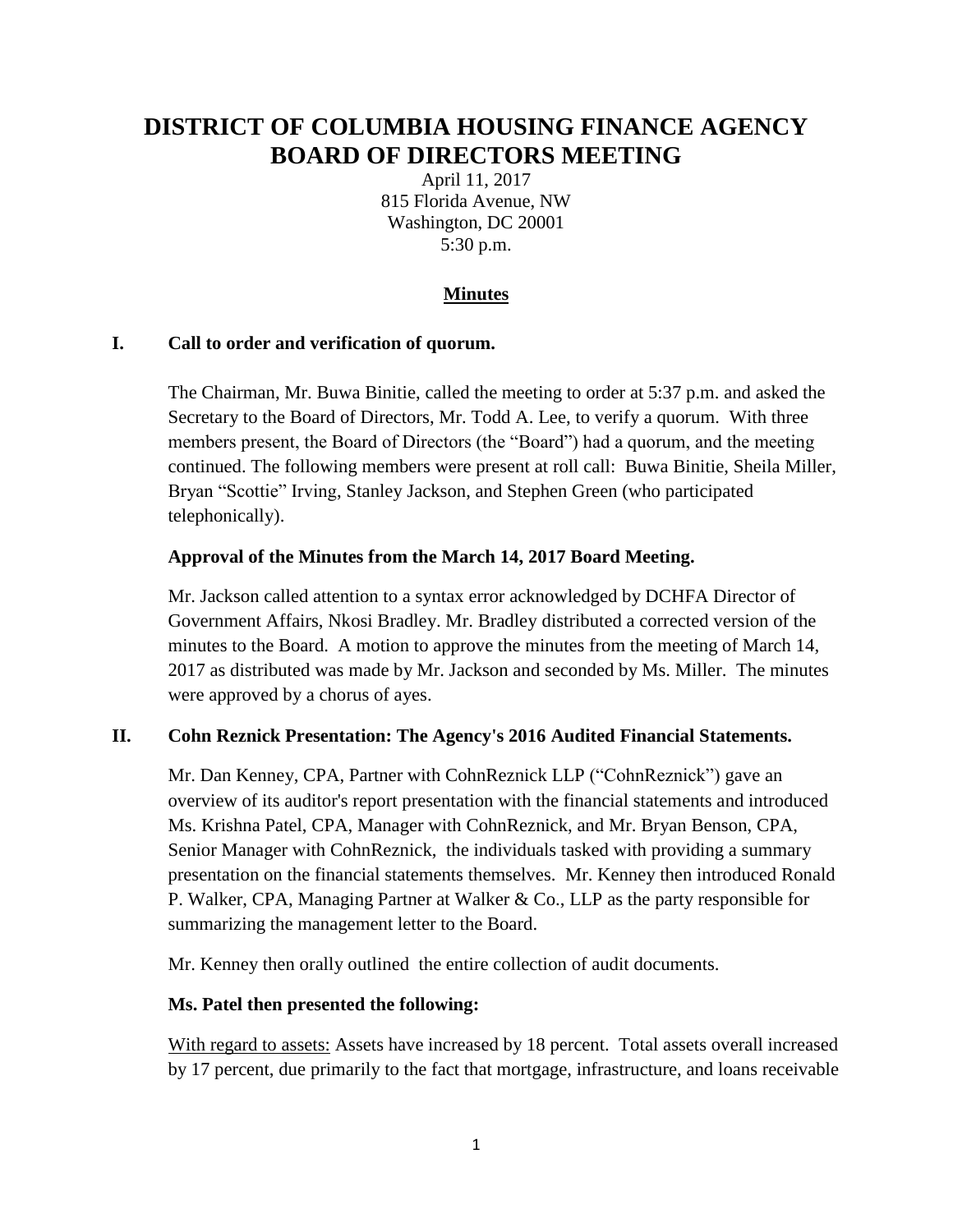have increased significantly, which in turn stems from the fact that there were significant bond issuances during the year.

Multi-factor securities and fair values have decreased. Investments held in trust have increased and have convened in funds that have been held for construction funding for a large project.

The firm was able to confirm over 90 percent of cash, mortgage, construction, receivables, and investment balances in 2016.

## With regard to liabilities:

Current liabilities have increased by 30 percent. Overall total liabilities have increased by 18 percent. This is mainly due to the increase in bonds payable. In 2016, there was an issuance of \$292 million in bonds, which is offset by \$103 million of bonds that matured during the year.

## With regard to statement of administrative expenses and changes:

Overall, operating income has increased by 60 percent. This is mainly due to an increase in the operating revenues, and those are listed in the "other" category. These are due to the fees that were owed under the multi-family bond issuances.

Another area of significant increase is the interest on the mortgage and construction loans that stem from significant increases in mortgage and construction loan volume, which correspond to increases in the revenue.

Under operating expenses, the general administrative expenses have increased, primarily within the multifamily fund, due to the expenses incurred in relation to bond issuances.

Interest expense and related trustee fees and other expenses have also increased, due to the issuance of the bonds during the year. The change in that position overall is increased by 20 percent, due to the normal printing activity to which there was a decrease in the fair value of the mortgage-backed securities. In 2015, it was only \$522,000, and in 2016, it was \$3.3 million, which represents a reduction in net position.

Overall, the net position at the end of 2016 was higher by 7.8 percent from 2015.

Ms. Patel then discussed "GASB 72," which is a revised General Accounting Standards Board ("GASB") accounting rule regarding fair value measurement and application. The firm reviewed the adoption of GASB 76 within the hierarchy of generally accepted accounting principles, and found no changes needed to be made.

Ms. Patel then directed the Board's attention to various footnotes and tables reflecting Agency investments.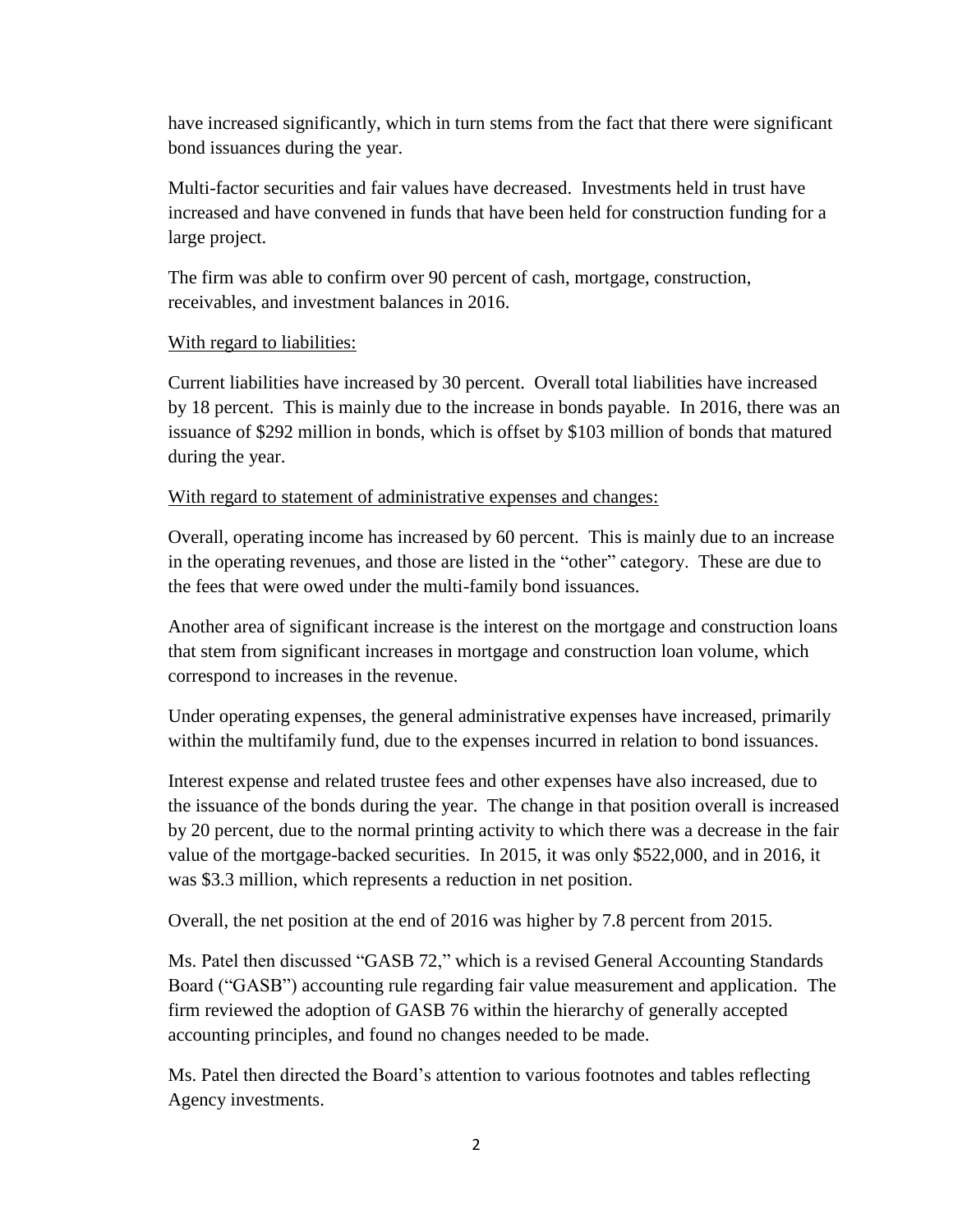In explaining the accounting of fair valued investments, per GASB 72, Ms. Patel explained: Level One is the quoted market prices in active markets. An example would be government publications or trade and securities. Level Two are inputs other than quoted market prices that are observable directly or indirectly. An example would be a restricted stock or mortgage-related assets. Level Three are unobservable inputs, and these are valuations that are based on management's assumptions. DCHFA does not have any Level Three investments.

Mr. Benson interjected that the classifications have nothing to do with risk but just how the item is valued. He provided an example of a risky stock, which could be considered a Level One because is an active market, where a mortgage-backed security is considered a Level Two input.

Ms. Patel continued to list various notes and tables related primarily to the previously discussed items.

After audibly reviewing the audit document, Mr. Binitie expressed his pleasure that the Agency's balance sheet breakdown lists fund types such that the Agency and Board can clearly distinguish its pass-through activity from its general fund activity.

Mr. Binitie then inquired on the increase in the multi-family revenue bond program from \$10 million to \$17 million, and surmised in his question that from a pure income and expense standpoint, the Agency's net position is basically about \$10 million. Mr. Lee indicated that the \$10 million reflects change and the net position is \$67 million.

Mr. Lee then went on to state that there is equity in some of the Agency's bond indentures that show up in multifamily funds. He once again indicated that the Agency's net worth is at least \$67 million, and immediately revised his reading of the number to \$77 million.

Mr. Binitie asked how the process of gathering information in the subject audit differed from the year before. Mr. Benson indicated that Mr. Walker's presentation would address that question. Mr. Walker then began his presentation.

Mr. Walker stated that the firm in presenting to the Board must disclose significant deficiencies. Citing the departure and replacement of the Agency's CFO, he noted that a significant deficiency was found in staff turnover.

Mr. Binitie asked whether the hiring of a new CFO was sufficient to overcome the deficiency.

Mr. Walker indicated that the loss of an Agency CFO and a Controller was significant, despite the eventual replacement of said CFO. Mr. Walker indicated that the Agency's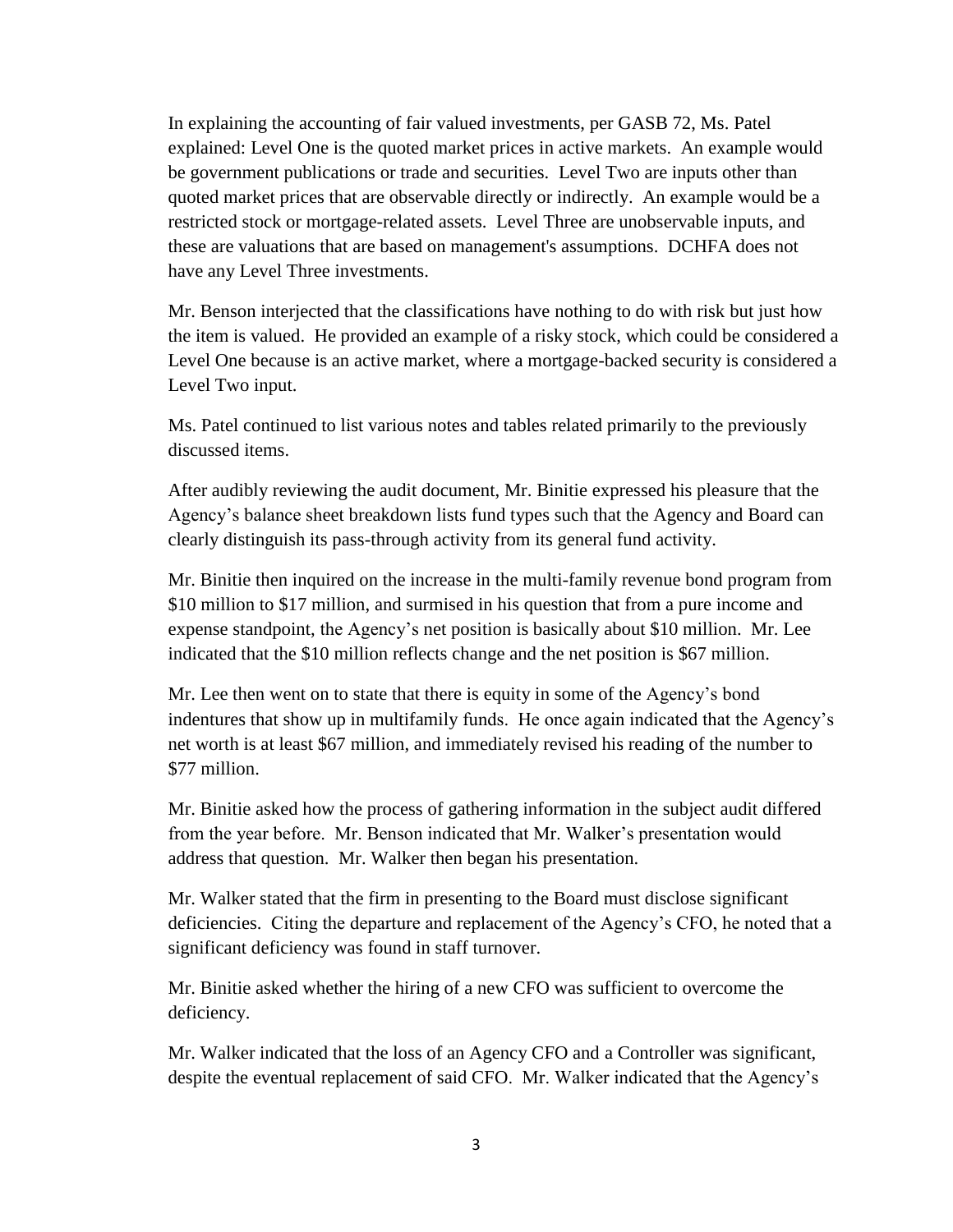hiring of a consulting group assisted with preparation of the Agency's financial statements, which allowed CohnReznick to perform its auditing procedures.

He indicated that CohnReznick worked closely with the consultant, which revealed a few material adjustments related to loan receivables and bond accruals.

Mr. Walker stated that ultimately, the Agency was able early to detect and understand, through the firm's auditing procedures, that certain adjustments were necessary in closing out of accounts. The Agency made those adjustments, and provided them to the firm, all within the assigned deadline.

Mr. Kenney restated Mr. Walker's explanation of the standard by which the auditor's report "material and significant" deficiencies.

Mr. Lee indicated that the deficiency was caused by Agency turnover, and therefore it was a material finding that Mr. Walker specified was a resulted in the Agency's inability to timely close its own books without the assistance of a consultant.

Mr. Kenney commended the Agency for meeting its reporting deadline for the second time in roughly 25 years.

He then discussed the assessment measure that reviews adherence to prior the year's comments.

Per Mr. Kenney, the prior year's audit recommended that the Agency automate some processes and move further away from using Excel spreadsheets to close out a complex set of books. The Agency addressed that concern by acquiring software and is working to implement it.

Mr. Walker then began an overview of a so-called Statement on Auditing Standards 114 Letter, which contains information that the auditor is required to tell the Board above and beyond management-level comments.

Mr. Walker indicated that per that letter, the Agency understands all relevant accounting standards and policies, and has applied them properly, and that said standards and policies were properly recorded in 2016.

Mr. Walker then discussed the varying categories and series of bonds, all of which carry noteworthy risk and some which contain equity. This is an item that required notation in the "qualitative" discussion of the Agency's accounting practices.

Difficulties encountered in performing the audit, other than what Mr. Walker stated in the management letter, did not rise to the level where it required discussion.